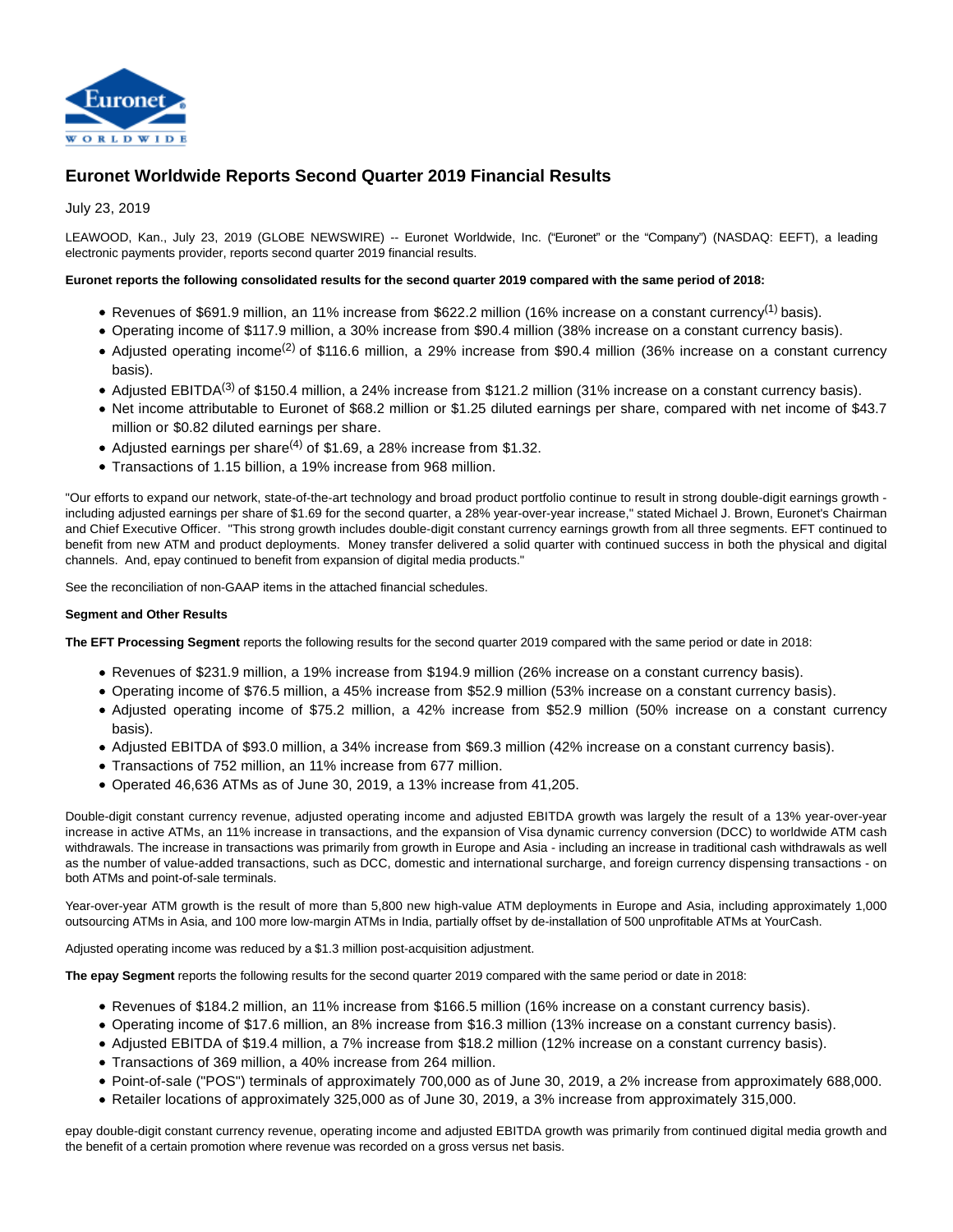Transaction growth was the result of increases across Europe and strong contributions from India, which included a large volume of low-margin mobile top-up transactions.

epay terminal and location counts for the prior period have been restated to conform with the current presentation which eliminates intra-segment counts.

**The Money Transfer Segment** reports the following results for the second quarter 2019 compared with the same period or date in 2018:

- Revenues of \$276.8 million, a 6% increase from \$261.7 million (9% increase on a constant currency basis).
- Operating income of \$35.3 million, an 8% increase from \$32.7 million (12% increase on a constant currency basis).
- Adjusted EBITDA of \$43.4 million, a 7% increase from \$40.7 million (11% increase on a constant currency basis).
- Total transactions of 28.9 million, a 7% increase from 26.9 million.
- Network locations of approximately 385,000 as of June 30, 2019, an 8% increase from approximately 355,000.

Constant currency revenue, operating income and adjusted EBITDA growth was driven by strong contributions from international remittances, partially offset by limited growth from the XE business stemming from Brexit uncertainties and a decline in U.S. domestic transfers as a result of additional ID requirements on domestic transactions.

Money transfers grew 8% and non-transfer transactions, such as currency exchange and check cashing, grew 4%, resulting in total transaction growth of 7%.

**Corporate and Other** reports \$11.5 million of expense for both the second quarter 2019 and the second quarter 2018.

### **Balance Sheet and Financial Position**

Unrestricted cash on hand was \$1.56 billion as of June 30, 2019, compared to \$1.22 billion as of March 31, 2019. The increase in cash resulted from cash generated from operations and the issuance of €600 million senior notes, partially offset by the cash payment for the remaining \$352.5 million principal amount of 1.50% convertible notes which were redeemed on May 28, 2019, as well as settlement timing in the business.

Total indebtedness was \$1.14 billion as of June 30, 2019, compared to \$787 million as of March 31, 2019. The increase in debt was primarily the result of the issuance of €600 million senior notes, partially offset by the redemption of the remaining \$352.5 million principal amount of 1.50% convertible notes.

Effective January 1, 2019, the Company adopted Accounting Standards Codification No. 842 ("ASC 842") to record operating leases on its consolidated balance sheet. As of June 30, 2019, the Company reported \$376.3 million in net Right of Use Lease Assets with a similar amount recorded in Operating Lease Liabilities, both current and long-term. There was no impact on the consolidated statement of operations.

#### **Guidance**

The Company currently expects adjusted earnings per share for the third quarter 2019, assuming foreign currency exchange rates remain stable through the end of the quarter, to be approximately \$2.80.

#### **Non-GAAP Measures**

In addition to the results presented in accordance with U.S. GAAP, the Company presents non-GAAP financial measures, such as constant currency financial measures, adjusted operating income, adjusted EBITDA and adjusted earnings per share. These measures should be used in addition to, and not a substitute for, revenues, net income, operating income and earnings per share computed in accordance with U.S. GAAP. We believe that these non-GAAP measures provide useful information to investors regarding the Company's performance and overall results of operations. These non-GAAP measures are also an integral part of the Company's internal reporting and performance assessment for executives and senior management. The non-GAAP measures used by the Company may not be comparable to similarly titled non-GAAP measures used by other companies. The attached schedules provide a full reconciliation of these non-GAAP financial measures to their most directly comparable U.S. GAAP financial measure.

The Company does not provide a reconciliation of its forward-looking non-GAAP measures to GAAP due to the inherent difficulty in forecasting and quantifying certain amounts that are necessary for GAAP and the related GAAP to non-GAAP reconciliation, including adjustments that would be necessary for currency exchange rate fluctuations and other charges reflected in the Company's reconciliation of historic numbers, the amount of which, based on historical experience, could be significant.

(1) Constant currency financial measures are computed as if foreign currency exchange rates did not change from the prior period. This information is provided to illustrate the impact of changes in foreign currency exchange rates on the Company's results when compared to the prior period.

(2) Adjusted operating income is defined as operating income excluding a post-acquisition adjustment.

<sup>(3)</sup> Adjusted EBITDA is defined as net income excluding interest, income tax expense, depreciation, amortization, share-based compensation and other non-operating or non-recurring items that are considered expenses or income under U.S. GAAP. Adjusted EBITDA represents a performance measure and is not intended to represent a liquidity measure.

(4) Adjusted earnings per share is defined as diluted U.S. GAAP earnings per share excluding, to the extent incurred in the period, the tax-effected impacts of: a) foreign currency exchange gains or losses, b) goodwill and intangible asset impairment charges, c) gains or losses from the early retirement of debt, d) share-based compensation, e) acquired intangible asset amortization, f) non-cash interest expense, g) non-cash income tax expense, h) a post-acquisition adjustment and i) other non-operating or non-recurring items. In addition, the diluted weighted average shares outstanding has been adjusted to reflect the total number of shares issued in connection with the conversion of the 1.50% convertible notes during the second quarter of 2019 and the effect of unrecognized share-based compensation. Adjusted earnings per share represents a performance measure and is not intended to represent a liquidity measure.

#### **Conference Call and Slide Presentation**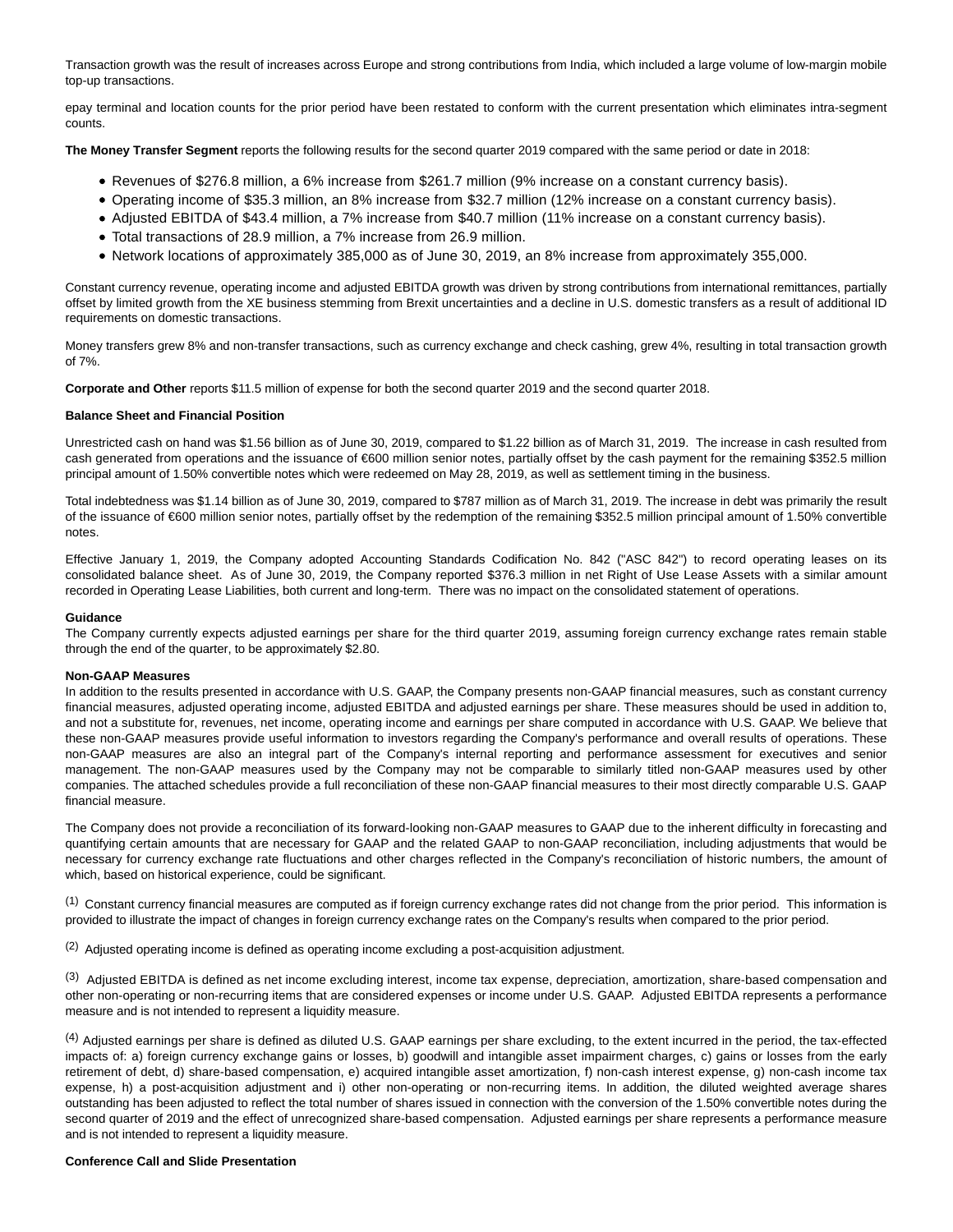Euronet Worldwide will host an analyst conference call on July 24, 2019, at 9:00 a.m. Eastern Time to discuss these results. The call may also include discussion of Company developments, forward-looking information and other material information about business and financial matters. To listen to the call via telephone, dial 877-303-6313 (USA) or +1-631-813-4734 (outside the USA). The conference call will also be available via webcast at [http://ir.euronetworldwide.com.](http://ir.euronetworldwide.com/) Participants should go to the website at least five minutes prior to the scheduled start time of the event to register. A slideshow will be included in the webcast.

A webcast replay will be available beginning approximately one hour after the event at [http://ir.euronetworldwide.com a](http://ir.euronetworldwide.com/)nd will remain available for one year.

### **About Euronet Worldwide, Inc.**

Euronet Worldwide is an industry leader in processing secure electronic financial transactions. The Company offers payment and transaction processing solutions to financial institutions, retailers, service providers and individual consumers. These services include comprehensive ATM, POS and card outsourcing services, card issuing and merchant acquiring services, software solutions, cash-based and online-initiated consumerto-consumer and business-to-business money transfer services, and electronic distribution of digital media and prepaid mobile phone time.

Euronet's global payment network is extensive - including 46,636 ATMs, approximately 307,000 EFT POS terminals and a growing portfolio of outsourced debit and credit card services which are under management in 54 countries; card software solutions; a prepaid processing network of approximately 700,000 POS terminals at approximately 325,000 retailer locations in 51 countries; and a global money transfer network of approximately 385,000 locations serving 160 countries. With corporate headquarters in Leawood, Kansas, USA, and 65 worldwide offices, Euronet serves clients in approximately 170 countries. For more information, please visit the Company's website a[t www.euronetworldwide.com.](http://www.euronetworldwide.com/)

Statements contained in this news release that concern Euronet's or its management's intentions, expectations, or predictions of future performance, are forward-looking statements. Euronet's actual results may vary materially from those anticipated in such forward-looking statements as a result of a number of factors, including: conditions in world financial markets and general economic conditions, including the effects in Europe of the U.K.'s departure from the E.U. and economic conditions in specific countries and regions; technological developments affecting the market for our products and services; our ability to successfully introduce new products and services; foreign currency exchange rate fluctuations; the effects of any breach of our computer systems or those of our customers or vendors, including our financial processing networks or those of other third parties; interruptions in any of our systems or those of our vendors or other third parties; our ability to renew existing contracts at profitable rates; changes in fees payable for transactions performed for cards bearing international logos or over switching networks such as card transactions on ATMs; Visa's rule change to allow our ATMs to provide DCC beginning mid-April 2019; our ability to comply with increasingly stringent regulatory requirements, including anti-money laundering, anti-terrorism, anti-bribery, consumer and data protection and the European Union's General Data Privacy Regulation and Revised Payment Service Directive requirements; changes in laws and regulations affecting our business, including tax and immigration laws and any laws regulating payments, including DCC transactions; changes in our relationships with, or in fees charged by, our business partners; competition; the outcome of claims and other loss contingencies affecting Euronet; the cost of borrowing, availability of credit and terms of and compliance with debt covenants; and renewal of sources of funding as they expire and the availability of replacement funding. These risks and other risks are described in the Company's filings with the Securities and Exchange Commission, including our Annual Report on Form 10-K, Quarterly Reports on Form 10-Q and Current Reports on Form 8-K. Copies of these filings may be obtained via the SEC's Edgar website or by contacting the Company or the SEC. Any forward-looking statements made in this release speak only as of the date of this release.Except as may be required by law,Euronet does not intend to update these forward-looking statements and undertakes no duty to any person to provide any such update under any circumstances. The Company regularly posts important information to the investor relations section of its website.

# **EURONET WORLDWIDE, INC. Condensed Consolidated Balance Sheets (in millions)**

|                                              | As of           |                       |  |  |
|----------------------------------------------|-----------------|-----------------------|--|--|
|                                              | <b>June 30,</b> | As of<br>December 31, |  |  |
|                                              | 2019            |                       |  |  |
|                                              | (unaudited)     | 2018                  |  |  |
| <b>ASSETS</b>                                |                 |                       |  |  |
| Current assets:                              |                 |                       |  |  |
| Cash and cash equivalents                    | \$1,558.5       | \$1,054.4             |  |  |
| Restricted cash                              | 71.3            | 76.6                  |  |  |
| Trade accounts receivable, net               | 836.7           | 693.6                 |  |  |
| Prepaid expenses and other current assets    | 235.3           | 263.0                 |  |  |
| Total current assets                         | 2,701.8         | 2,087.6               |  |  |
| Property and equipment, net                  | 324.3           | 291.9                 |  |  |
| Right of use lease asset, net                | 376.3           |                       |  |  |
| Goodwill and acquired intangible assets, net | 810.8           | 818.7                 |  |  |
| Other assets, net                            | 120.1           | 123.0                 |  |  |
| <b>Total assets</b>                          | \$4,333.3       | \$3,321.2             |  |  |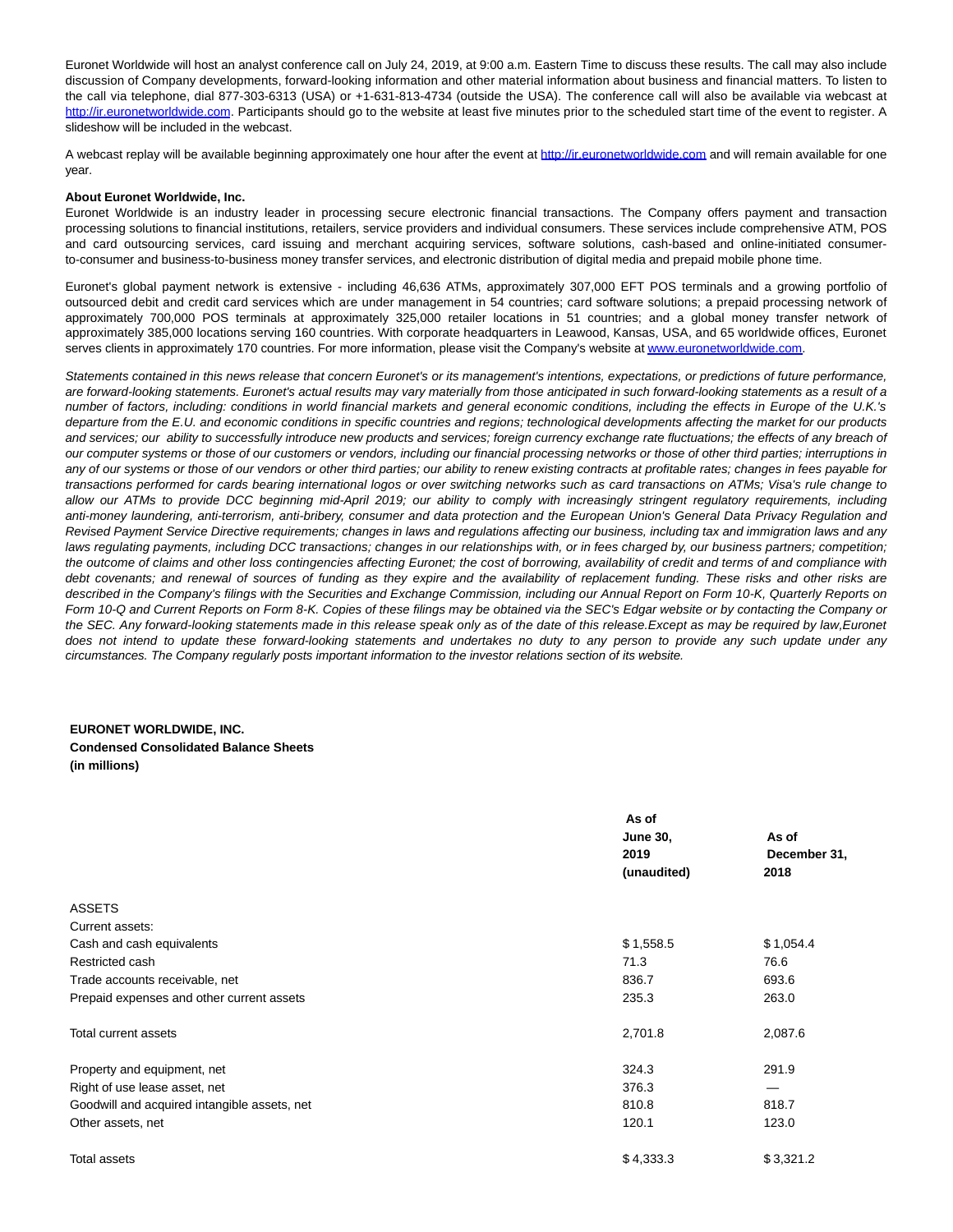| <b>LIABILITIES AND EQUITY</b>                       |           |           |
|-----------------------------------------------------|-----------|-----------|
| Current liabilities:                                |           |           |
| Accounts payable and other current liabilities      | \$1,327.2 | \$1,334.9 |
| Current portion of operating lease liabilities      | 124.1     |           |
| Short-term debt obligations                         | 30.1      | 43.5      |
| Total current liabilities                           | 1,481.4   | 1,378.4   |
| Debt obligations, net of current portion            | 1,096.7   | 589.8     |
| Operating lease liabilities, net of current portion | 241.6     |           |
| Capital lease obligations, net of current portion   | 9.2       | 8.2       |
| Deferred income taxes                               | 53.0      | 57.1      |
| Other long-term liabilities                         | 53.2      | 54.8      |
| <b>Total liabilities</b>                            | 2,935.1   | 2,088.3   |
| Equity                                              | 1,398.2   | 1,232.9   |
| Total liabilities and equity                        | \$4,333.3 | \$3,321.2 |
|                                                     |           |           |

# **EURONET WORLDWIDE, INC.**

# **Consolidated Statements of Operations**

# **(unaudited - in millions, except share and per share data)**

|                                                    | <b>Three Months Ended</b><br><b>June 30,</b> |            |  |
|----------------------------------------------------|----------------------------------------------|------------|--|
|                                                    | 2019                                         | 2018       |  |
| Revenues                                           | \$691.9                                      | \$622.2    |  |
| Operating expenses:                                |                                              |            |  |
| Direct operating costs                             | 393.8                                        | 361.5      |  |
| Salaries and benefits                              | 98.5                                         | 91.7       |  |
| Selling, general and administrative                | 53.9                                         | 52.3       |  |
| Depreciation and amortization                      | 27.8                                         | 26.3       |  |
| Total operating expenses                           | 574.0                                        | 531.8      |  |
| Operating income                                   | 117.9                                        | 90.4       |  |
| Other income (expense):                            |                                              |            |  |
| Interest income                                    | 0.5                                          | 0.4        |  |
| Interest expense                                   | (10.0)                                       | (10.1)     |  |
| Loss on early retirement of debt                   | (8.9)                                        |            |  |
| Foreign currency exchange loss                     | (0.1)                                        | (20.7)     |  |
| Total other expense, net                           | (18.5)                                       | (30.4)     |  |
| Income before income taxes                         | 99.4                                         | 60.0       |  |
| Income tax expense                                 | (31.3)                                       | (16.4)     |  |
| Net income                                         | 68.1                                         | 43.6       |  |
| Net loss attributable to noncontrolling interests  | 0.1                                          | 0.1        |  |
| Net income attributable to Euronet Worldwide, Inc. | \$68.2                                       | \$43.7     |  |
| Earnings per share attributable to Euronet         |                                              |            |  |
| Worldwide, Inc. stockholders - diluted             | \$1.25                                       | \$0.82     |  |
| Diluted weighted average shares outstanding        | 54,702,459                                   | 53,492,835 |  |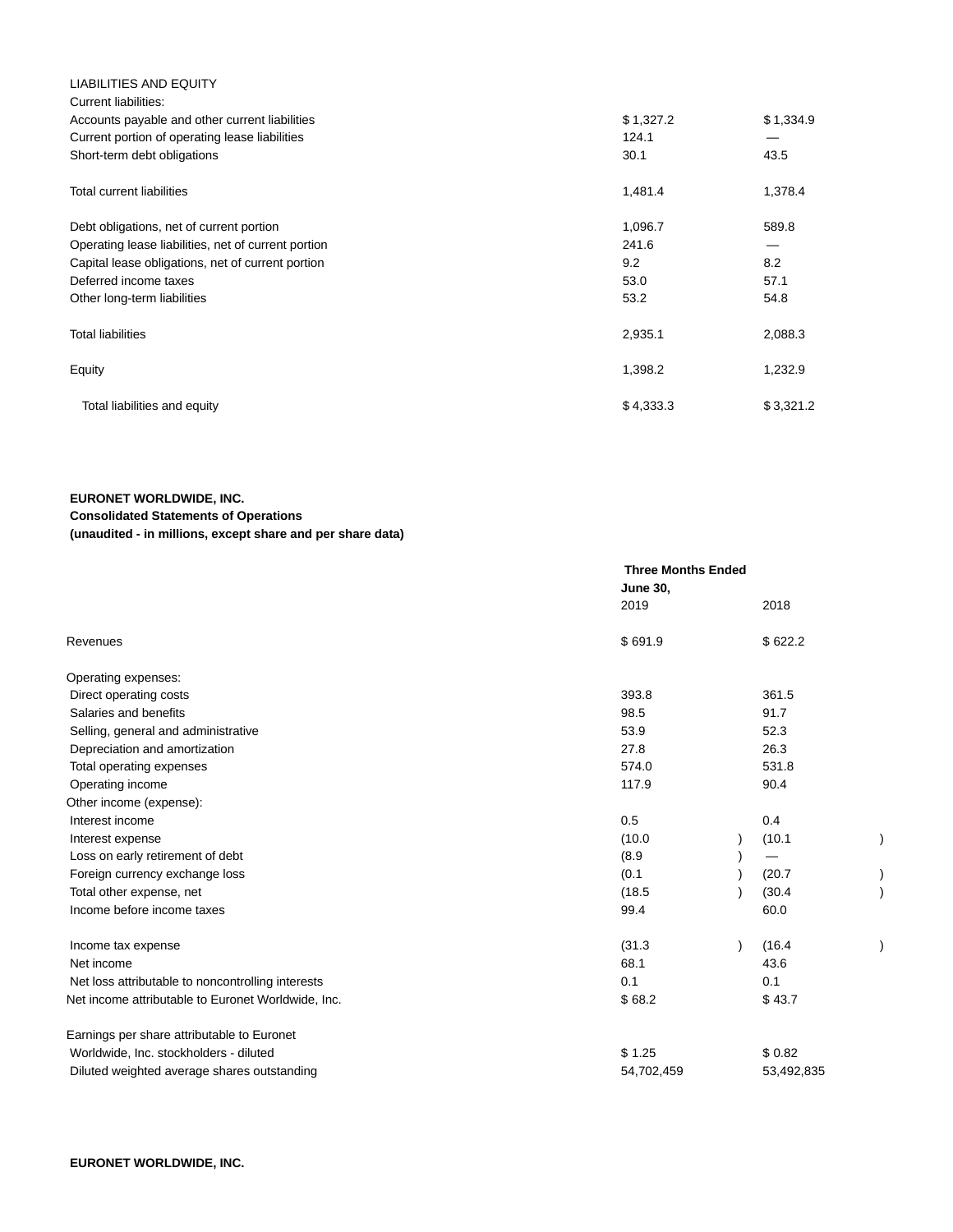# **Reconciliation of Net Income to Operating Income (Expense), Adjusted Operating Income (Expense), and Adjusted EBITDA (unaudited - in millions)**

### **Three months ended June 30, 2019**

|                                                                                                                                                               | <b>EFT</b><br>Processing | epay   | Money<br><b>Transfer</b> | Corporate<br><b>Services</b> | <b>Consolidated</b> |  |
|---------------------------------------------------------------------------------------------------------------------------------------------------------------|--------------------------|--------|--------------------------|------------------------------|---------------------|--|
| Net income                                                                                                                                                    |                          |        |                          |                              | \$68.1              |  |
| Add: Income tax expense<br>Add: Total other expense, net                                                                                                      |                          |        |                          |                              | 31.3<br>18.5        |  |
| Operating income (expense)                                                                                                                                    | \$76.5                   | \$17.6 | \$35.3                   | \$(11.5)                     | \$117.9             |  |
| Less: Post-acquisition adjustment<br>Adjusted Operating income (expense)(1)                                                                                   | (1.3)<br>75.2            | 17.6   | 35.3                     | (11.5)                       | (1.3)<br>116.6      |  |
| Add: Depreciation and amortization<br>Add: Share-based compensation                                                                                           | 17.8                     | 1.8    | 8.1                      | 0.1<br>6.0                   | 27.8<br>6.0         |  |
| Earnings (expense) before interest, taxes, depreciation,<br>amortization, share-based compensation and a post-acquisition<br>adjustment (Adjusted EBITDA) (2) | \$93.0                   | \$19.4 | \$43.4                   | \$ (5.4)                     | \$150.4             |  |

## **Three months ended June 30, 2018**

|                                                                                                                                        | <b>EFT</b><br>Processing | epay   | <b>Money</b><br><b>Transfer</b> | Corporate<br><b>Services</b> | Consolidated |
|----------------------------------------------------------------------------------------------------------------------------------------|--------------------------|--------|---------------------------------|------------------------------|--------------|
| Net income                                                                                                                             |                          |        |                                 |                              | \$43.6       |
| Add: Income tax expense<br>Add: Total other expense, net                                                                               |                          |        |                                 |                              | 16.4<br>30.4 |
| Operating income (expense)                                                                                                             | \$52.9                   | \$16.3 | \$32.7                          | \$(11.5)                     | \$90.4       |
| Add: Depreciation and amortization<br>Add: Share-based compensation                                                                    | 16.4<br>__               | 1.9    | 8.0<br>–                        | 4.5                          | 26.3<br>4.5  |
| Earnings (expense) before interest, taxes, depreciation,<br>amortization, and share-based compensation (Adjusted EBITDA) \$69.3<br>(2) |                          | \$18.2 | \$40.7                          | \$ (7.0)                     | \$121.2      |

(1) Adjusted operating income excludes a post-acquisition adjustment and is a non-GAAP measure that should be considered in addition to, and not a substitute for, net income computed in accordance with U.S. GAAP.

(2) Adjusted EBITDA is a non-GAAP measure that should be considered in addition to, and not a substitute for, net income computed in accordance with U.S. GAAP.

## **EURONET WORLDWIDE, INC.**

 **Reconciliation of Adjusted Earnings per Share**

 **(unaudited - in millions, except share and per share data)**

|                                                    | June 30, | <b>Three Months Ended</b> |  |  |
|----------------------------------------------------|----------|---------------------------|--|--|
|                                                    | 2019     | 2018                      |  |  |
| Net income attributable to Euronet Worldwide, Inc. | \$68.2   | \$43.7                    |  |  |
| Foreign currency exchange loss                     | 0.1      | 20.7                      |  |  |